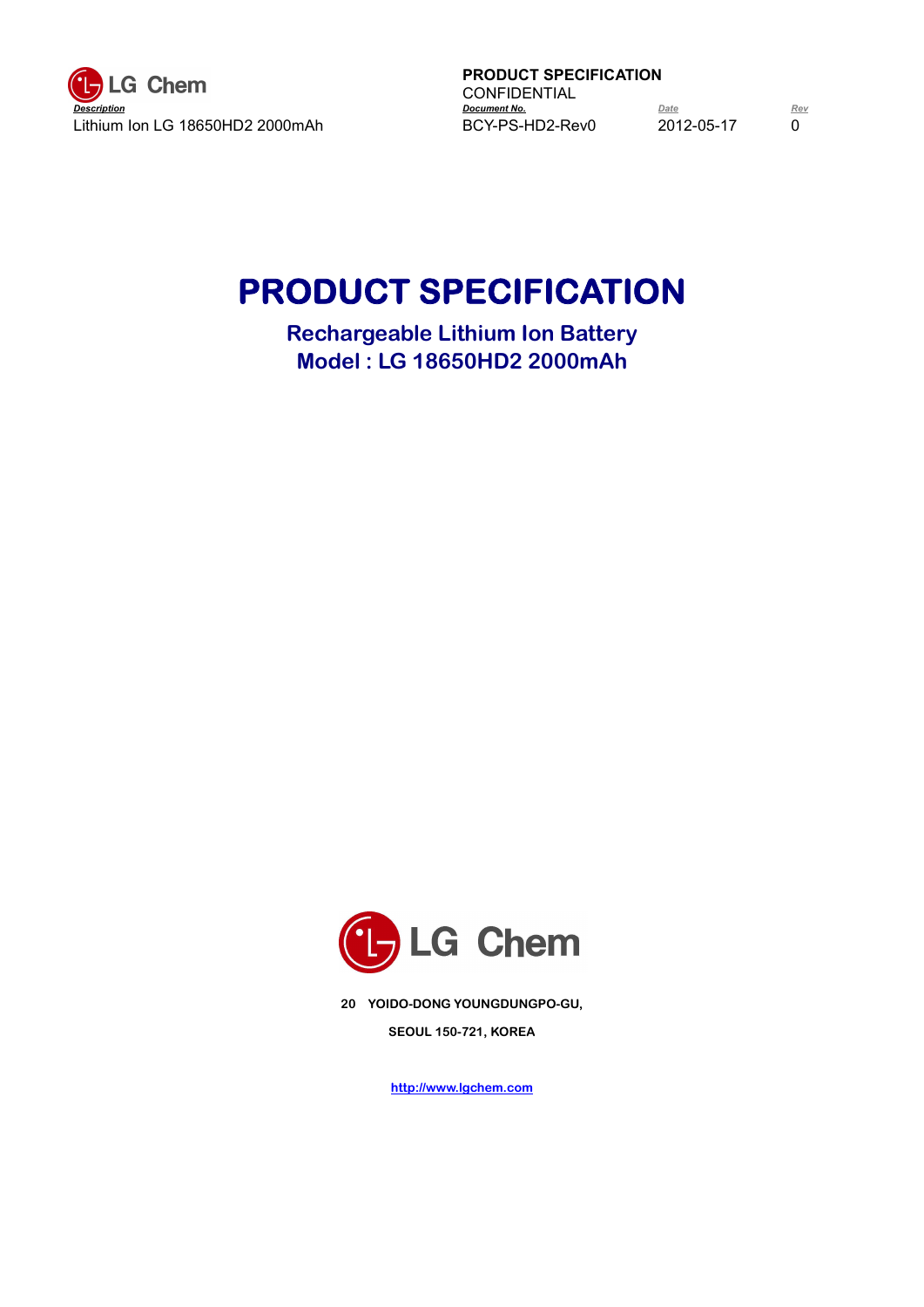

| $\mathbf{G}$ LG Chem             | CONFIDENTIAL        |            |            |
|----------------------------------|---------------------|------------|------------|
| Description                      | <b>Document No.</b> | Date       | <u>Rev</u> |
| Lithium Ion LG 18650 HD2 2000mAh | BCY-PS-HD2-Rev0     | 2012-05-17 |            |

# **Revision History**

| <b>Revision</b> | <b>Date</b> | Originator | <b>Description</b> |
|-----------------|-------------|------------|--------------------|
| ${\bf 0}$       | 2012-05-17  | LEE, JEJUN | - Original Release |
|                 |             |            |                    |
|                 |             |            |                    |
|                 |             |            |                    |
|                 |             |            |                    |
|                 |             |            |                    |
|                 |             |            |                    |
|                 |             |            |                    |
|                 |             |            |                    |
|                 |             |            |                    |
|                 |             |            |                    |
|                 |             |            |                    |
|                 |             |            |                    |
|                 |             |            |                    |
|                 |             |            |                    |
|                 |             |            |                    |
|                 |             |            |                    |
|                 |             |            |                    |
|                 |             |            |                    |
|                 |             |            |                    |
|                 |             |            |                    |
|                 |             |            |                    |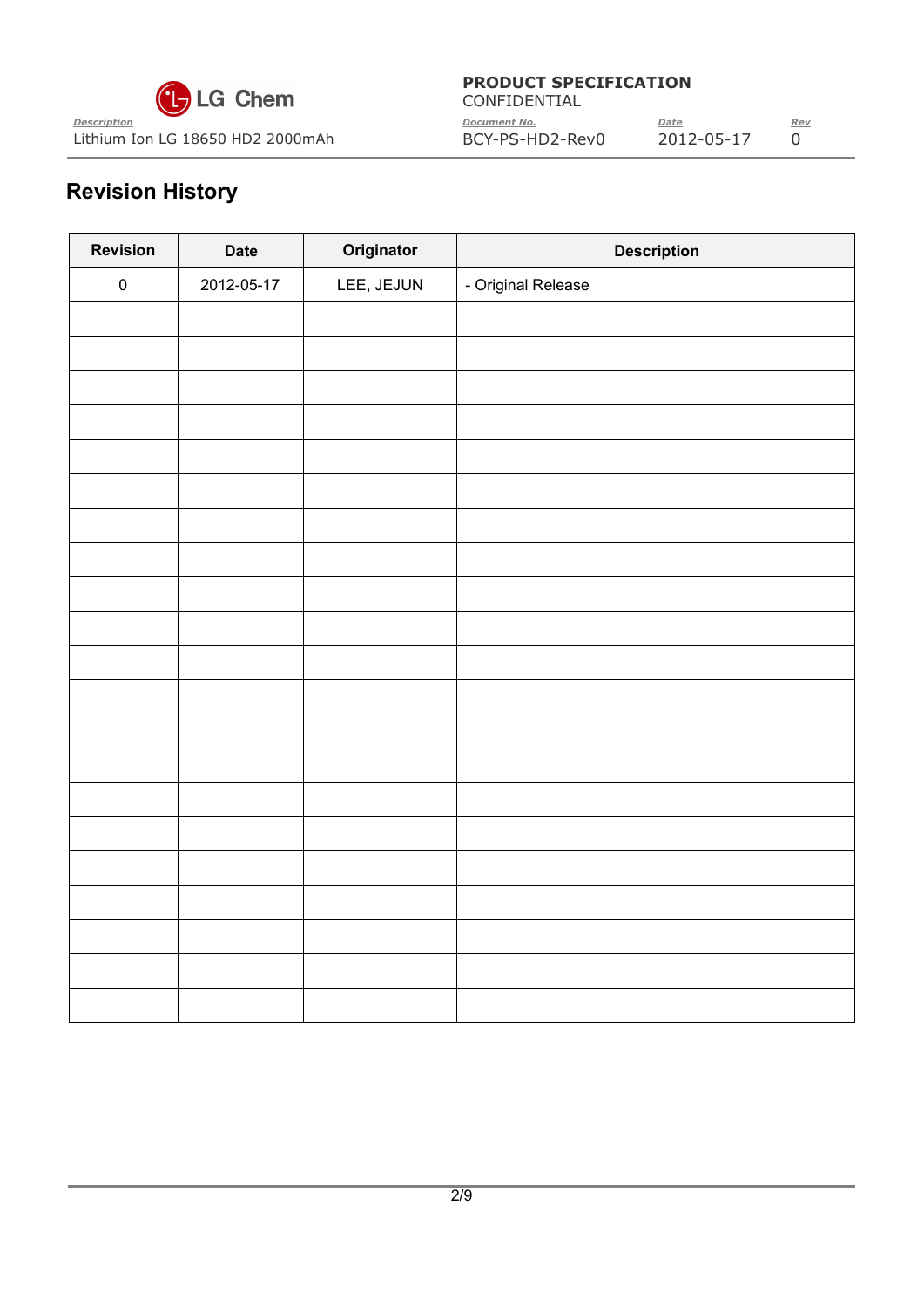

CONFIDENTIAL *Description Document No. Date Rev* Lithium Ion LG 18650 HD2 2000mAh BCY-PS-HD2-Rev0 2012-05-17 0

# **Contents**

| 1.1 Scope                                     |
|-----------------------------------------------|
| 1.2 Application                               |
| 1.3 Product Classification                    |
| 1.4 Model Name                                |
|                                               |
| 2.1 Nominal Capacity                          |
| 2.2 Nominal Voltage                           |
| 2.3.1 Standard Charge                         |
| 2.3.2 Fast Charge                             |
| 2.4 Max. Charge Voltage                       |
| 2.5 Max. Charge Current                       |
| 2.6.1 Standard Discharge                      |
| 2.6.2 Fast Discharge                          |
| 2.7 Max. Discharge Current                    |
| 2.8 Weight                                    |
| 2.9 Operating Temperature                     |
| 2.10 Storage Temperature (for shipping state) |
|                                               |
| 3.1 Appearance                                |
| 3.2 Dimension                                 |
|                                               |
| 4.1 Standard Test Condition                   |
| 4.2 Electrical Specification                  |
| 4.3 Environmental Specification               |
| 4.4 Mechanical Specification                  |
| 4.5 Safety Specification                      |
|                                               |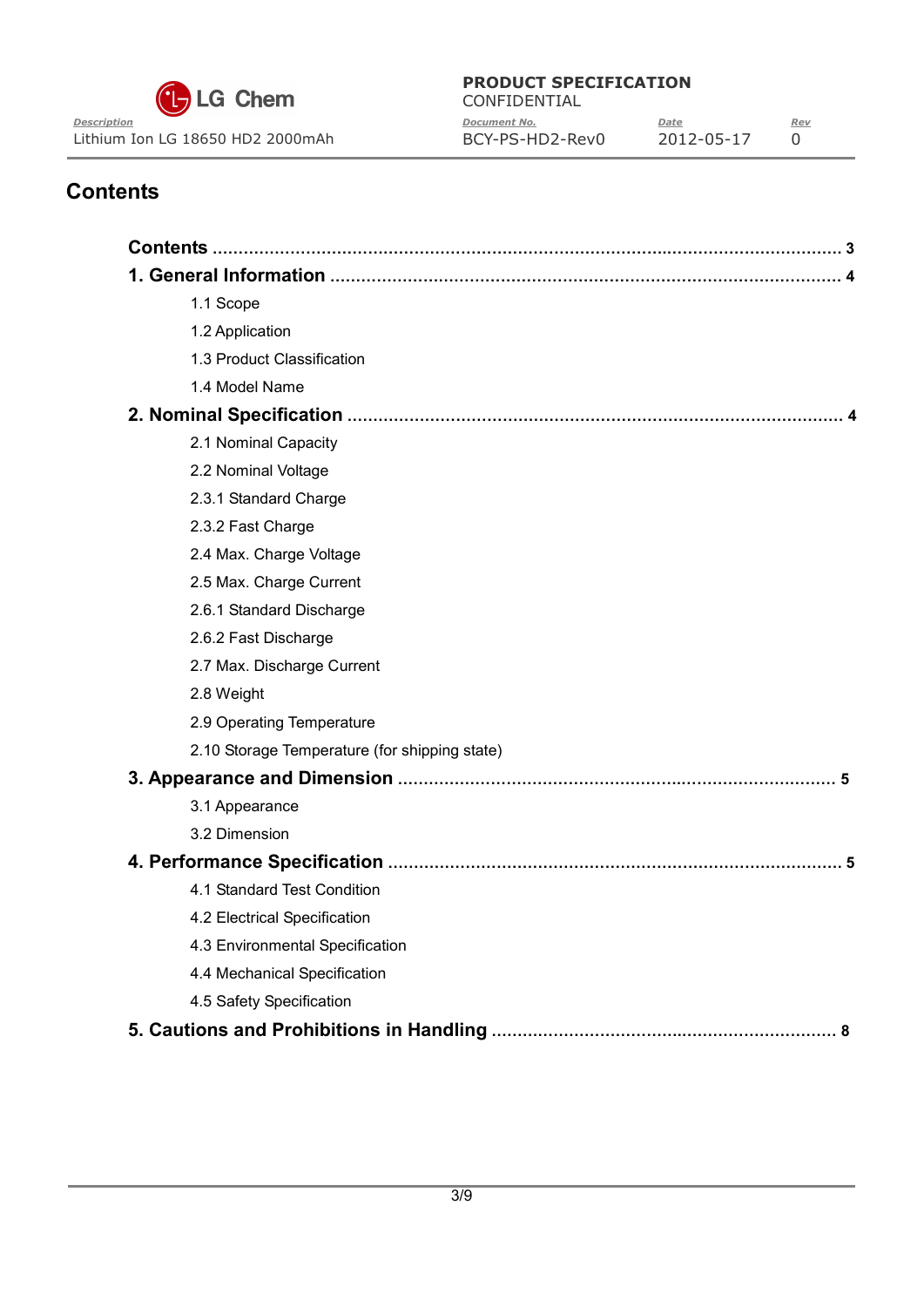**LG Chem** 

#### **PRODUCT SPECIFICATION**

CONFIDENTIAL *Description Document No. Date Rev* Lithium Ion LG 18650 HD2 2000mAh BCY-PS-HD2-Rev0 2012-05-17 0

## **1. General Information**

1.1 Scope

This product specification defines the requirements of the rechargeable lithium ion battery to be supplied to the customer by LG Chem.

- 1.2 Application: Power Tools
- 1.3 Product classification: Cylindrical rechargeable lithium ion battery
- 1.4 Model name: LG 18650 HD2

# **2. Nominal Specification**

| Item                               | Condition / Note           | Specification           |  |
|------------------------------------|----------------------------|-------------------------|--|
| 2.1 Nominal Capacity               | Std. charge / discharge    | 2000 mAh $(C_{nom})$    |  |
| 2.2 Nominal Voltage                | Average for Std. discharge | 3.65V                   |  |
| 2.3.1 Standard Charge              | Constant current           | 1000mA                  |  |
| (Refer to 4.1.1)                   | Constant voltage           | 4.2V                    |  |
|                                    | End condition(Cut off)     | 50 <sub>m</sub> A       |  |
| 2.3.2 Fast charge                  | Constant current           | 4000mA                  |  |
| (Refer to 4.1.3)                   | Constant voltage           | 4.2V                    |  |
|                                    | End condition(Cut off)     | 100mA                   |  |
| 2.4 Max. Charge Voltage            |                            | 4.2V                    |  |
| 2.5 Max. Charge Current            | $\overline{\phantom{a}}$   | 4000mA                  |  |
| 2.6.1 Standard Discharge           | Constant current           | 400 <sub>m</sub> A      |  |
| (Refer to 4.1.2)                   | End voltage(Cut off)       | 2.5V                    |  |
| 2.6.2 Fast Discharge               | Constant current           | 10000mA, 20000mA        |  |
| (Refer to 4.1.3)                   | End voltage(Cut off)       | 2.5V                    |  |
| 2.7 Max. Discharge Current         | For continuous discharge   | 25000mA                 |  |
| 2.8 Weight                         | Max.                       | 48.0 g                  |  |
| 2.9 Operating Temperature          | Charge                     | $0 \sim 50^{\circ}$ C   |  |
| (Cell Surface Temperature)         | Discharge                  | $-20 \sim 70^{\circ}$ C |  |
| 2.10 Storage Temperature           | 1 month                    | $-20 \sim 60^{\circ}$ C |  |
| (for shipping state <sup>'</sup> ) | 3 month                    | $-20 \sim 45^{\circ}$ C |  |
|                                    | 1 year                     | $-20 \sim 20^{\circ}$ C |  |

<sup>\*</sup> Shipping state : About 40% capacity of fully charged state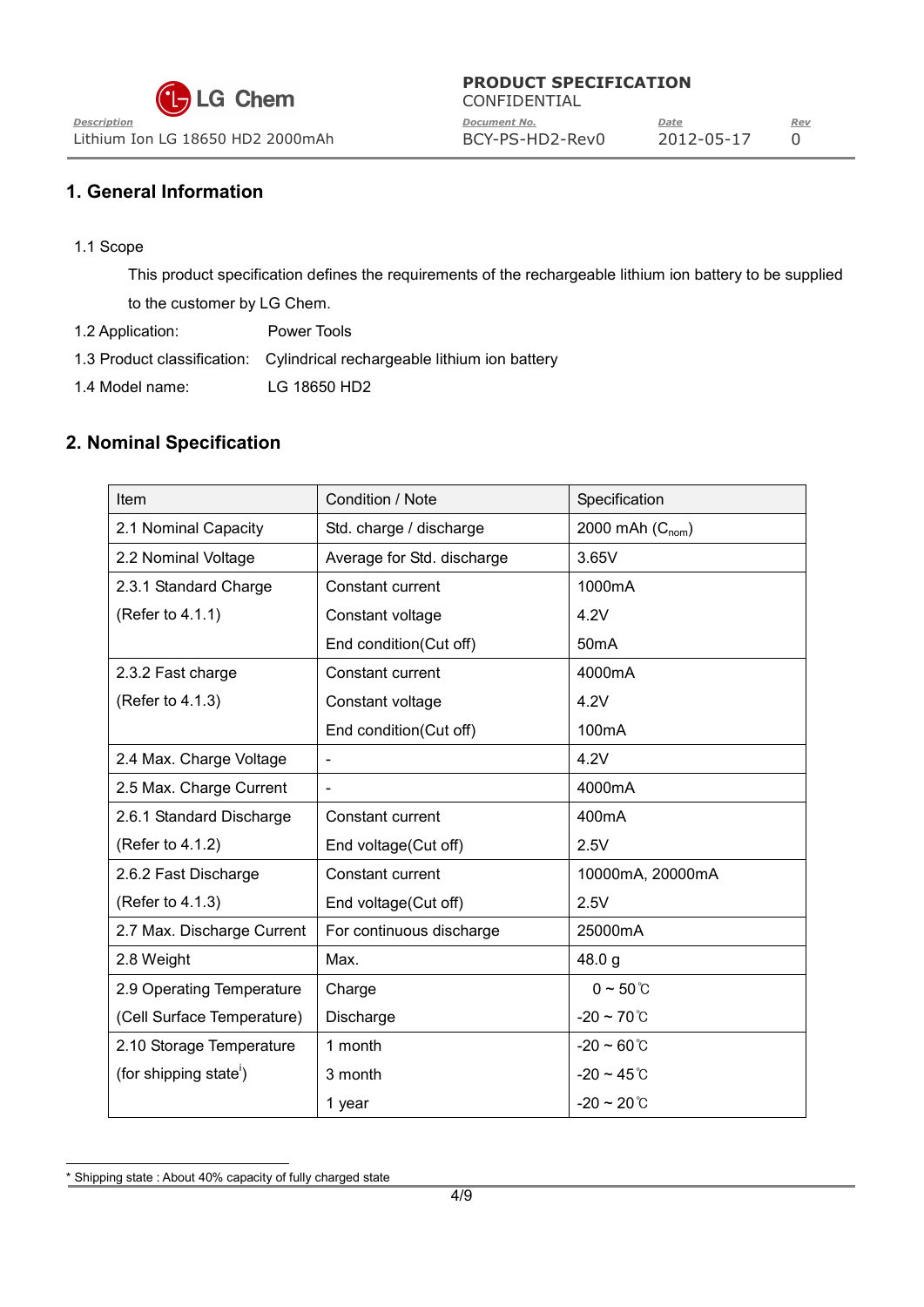| $\mathbf{G}$ LG Chem             | CONFIDENTIAL    |            |     |
|----------------------------------|-----------------|------------|-----|
| Description                      | Document No.    | Date       | Rev |
| Lithium Ion LG 18650 HD2 2000mAh | BCY-PS-HD2-Rev0 | 2012-05-17 |     |

#### **3. Appearance and Dimension**

3.1 Appearance

There shall be no such defects as deep scratch, crack, rust, discoloration or leakage, which may affect the commercial value of the cell.

#### 3.2 Dimension

Diameter : 18.3 + 0.2/-0.3 mm ( Max. 18.5 mm )

Diameter is defined as the largest data value measured on the "A" area of a cylindrical cell.

Height : 65.0 ± 0.2 mm ( Max. 65.2 mm )



#### **4. Performance Specification**

- 4.1 Standard test condition
	- 4.1.1 Standard Charge

Unless otherwise specified, "Standard Charge" shall consist of charging at constant current of 1000mA. The cell shall then be charged at constant voltage of 4.2V while tapering the charge current. Charging shall be terminated when the charging current has tapered to 50mA. For test purposes, charging shall be performed at 23ºC ± 2ºC.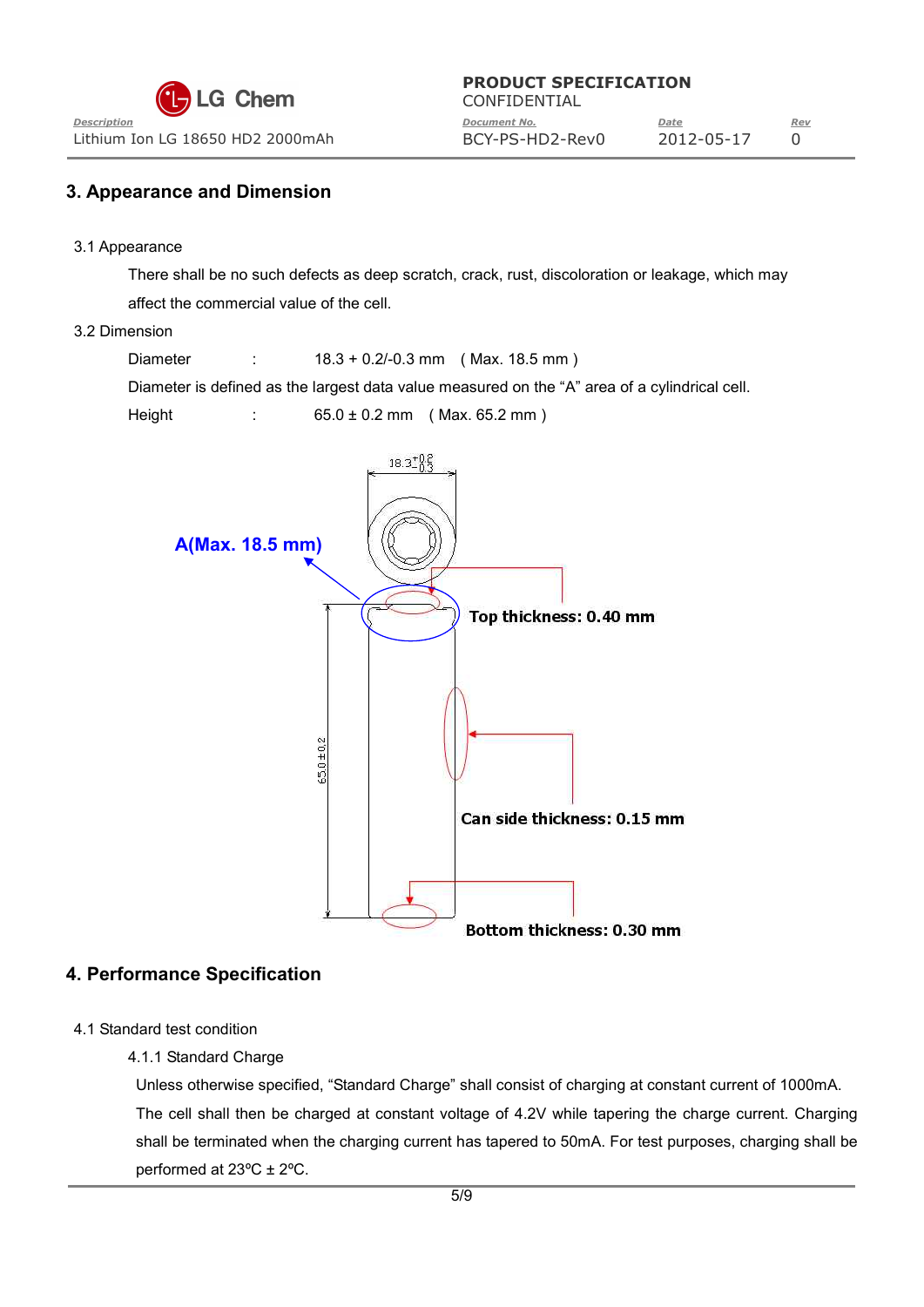CONFIDENTIAL *Description Document No. Date Rev* Lithium Ion LG 18650 HD2 2000mAh BCY-PS-HD2-Rev0 2012-05-17 0

#### 4.1.2 Standard Discharge

"Standard Discharge" shall consist of discharging at a constant current of 400mA to 2.5V. Discharging is to be performed at 23 °C  $\pm$  2 °C unless otherwise noted (such as capacity versus temperature).

#### 4.1.3 Fast Charge / Discharge condition

Cells shall be charged at constant current of 4000mA to 4.2V with end current of 100mA. Cells shall be discharged at constant current of 10000mA and 20000mA to 2.5V. Cells are to rest 10 minutes after charge and 30 minutes after discharge.

#### 4.2 Electrical Specification

| Item                    | Condition                                        | Specification                            |
|-------------------------|--------------------------------------------------|------------------------------------------|
| 4.2.1                   | Cell shall be measured at 1kHz after charge per  | $\leq 20$ m $\Omega$ , without PTC       |
| Initial AC Impedance    | 4.1.1.                                           |                                          |
| 4.2.2                   | Cell shall be charged per 4.1.1 and discharged   | 2000 mAh $(C_{nom})$                     |
| <b>Initial Capacity</b> | per 4.1.2 within 1h after full charge.           |                                          |
| 4.2.3                   | Cells shall be charged and discharged per        | $\geq 60$ % (of C <sub>nom</sub> in 2.1) |
| Cycle Life              | 4.1.3, 300 cycles (10A) and 200 cycles (20A) .A  |                                          |
|                         | cycle is defined as one charge and one           |                                          |
|                         | discharge. $301^{st}$ (10A) and $201^{st}$ (20A) |                                          |
|                         | discharge capacity shall be measured per 4.1.1   |                                          |
|                         | and 4.1.2                                        |                                          |

#### 4.3 Environmental specification.

| Item                           | Condition                                                  | Specification                            |
|--------------------------------|------------------------------------------------------------|------------------------------------------|
| 4.3.1                          | Cells shall be charged per 4.1.1 and stored in a           | Capacity remaining rate                  |
| <b>Storage Characteristics</b> | temperature-controlled environment at $23^{\circ}$ C $\pm$ | $\geq 90\%$ (of C <sub>nom</sub> in 2.1) |
|                                | 2°C for 30 days. After storage, cells shall be             |                                          |
|                                | discharged per 4.1.2 to obtain the remaining               |                                          |
|                                | capacity <sup>*</sup> .                                    |                                          |
| 4.3.2                          | Cells shall be charged per 4.1.1 and stored in a           | No leakage,                              |
| <b>High Temperature</b>        | temperature-controlled environment at 60°C for             | Capacity recovery rate $\geq$            |
| Storage Test                   | 1 week. After storage, cells shall be discharged           | 80% (of $C_{\text{nom}}$ in 2.1)         |
|                                | per 4.1.2 and cycled per 4.1.1 and 4.1.2 for 3             |                                          |
|                                | cycles to obtain recovered capacity <sup>*</sup> .         |                                          |

<sup>\*</sup> Remaining Capacity : After storage, cells shall be discharged with standard condition(4.1.2) to measure the remaining capacity. \*\* Recovery Capacity : After storage, cells shall be discharged with standard discharge condition(4.1.2), and then cells shall be charged with

standard charge condition(4.1.1), and then discharged with standard discharge condition(4.1.2). This charge / discharge cycle shall be repeated three times to measure the recovery capacity.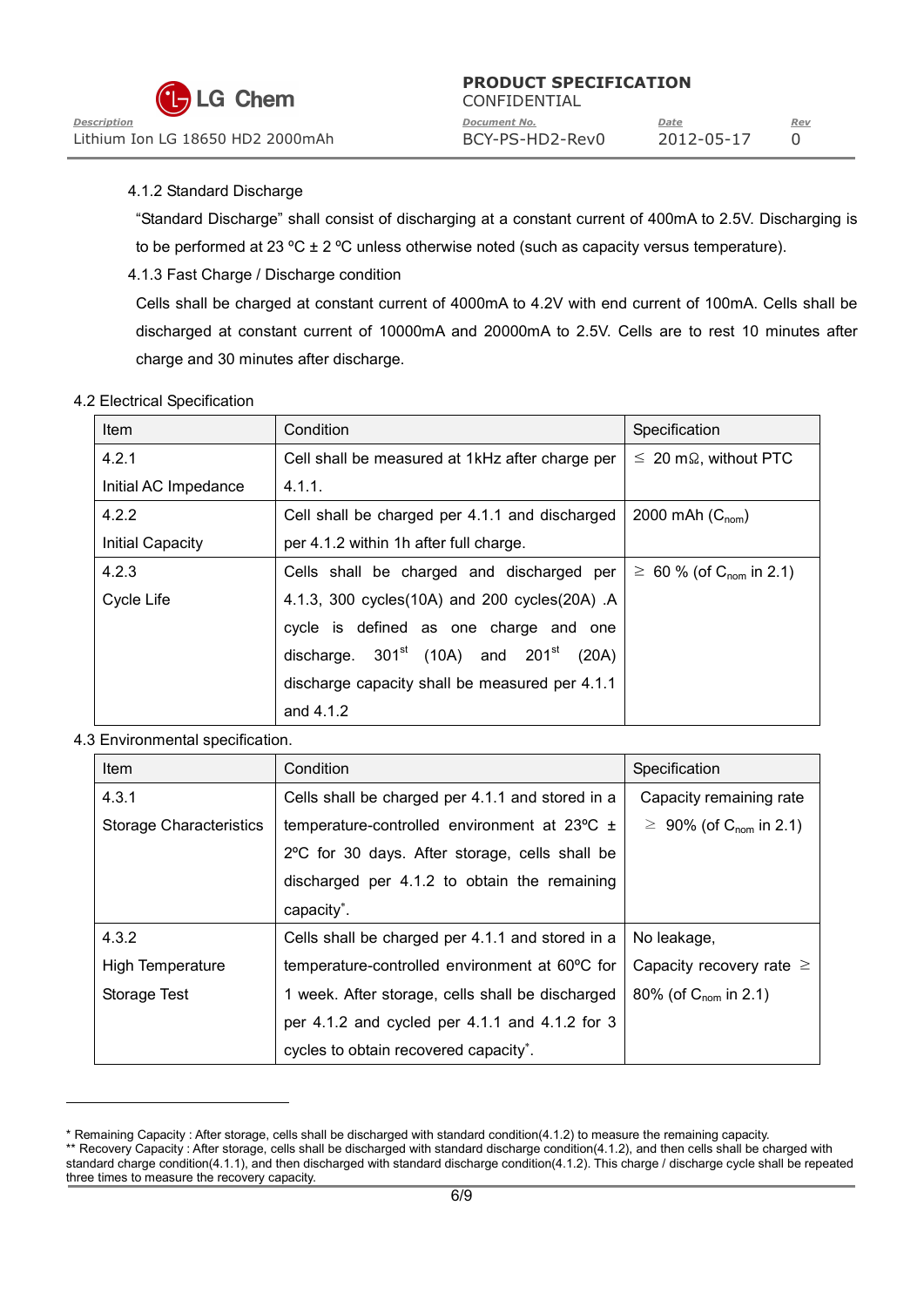

CONFIDENTIAL *Description Document No. Date Rev* Lithium Ion LG 18650 HD2 2000mAh BCY-PS-HD2-Rev0 2012-05-17 0

| 4.3.3                     |               | 65°C (8h) $\leftarrow$ 3hrs $\rightarrow$ -20°C (8h) for 8 cycles | No leakage                        |  |
|---------------------------|---------------|-------------------------------------------------------------------|-----------------------------------|--|
| <b>Thermal Shock Test</b> |               | with cells charged per 4.1.1 After test, cells are                | Capacity recovery rate $\geq$     |  |
|                           |               | discharged per 4.1.2 and cycled per 4.1.1 and                     | 80% (of $C_{\text{nom}}$ in 2.1)  |  |
|                           |               | 4.1.2 for 3 cycles to obtain recovered capacity.                  |                                   |  |
| 4.3.4                     |               | Cells shall be charged per 4.1.1 at $23^{\circ}$ C $\pm$ 2°C      |                                   |  |
| Temperature               |               | and discharged per 4.1.2 at the following                         |                                   |  |
| Dependency of             | temperatures. |                                                                   |                                   |  |
| Capacity                  | Charge        | Discharge                                                         | Capacity                          |  |
|                           |               | $-10^{\circ}$ C                                                   | 60% (of $C_{\text{nom}}$ in 2.1)  |  |
|                           | $23^\circ$ C  | $0^{\circ}$ C                                                     | 80% (of $C_{\text{nom}}$ in 2.1)  |  |
|                           |               | $23^\circ$                                                        | 100% (of $C_{\text{nom}}$ in 2.1) |  |
|                           |               |                                                                   |                                   |  |

#### 4.4 Mechanical Specification

| Item                  | Condition                                                 | Specification         |
|-----------------------|-----------------------------------------------------------|-----------------------|
| 4.4.1                 | Cells charged per 4.1.1 are dropped onto an oak board     | No leakage            |
| Drop Test             | from 1 meter height for 1 cycle, 2 drops from each cell   | No temperature rising |
|                       | terminal and 1 drop from side of cell. (Total number of   |                       |
|                       | $\text{drops} = 3$ ).                                     |                       |
| 4.4.2                 | Cells charged per 4.1.1 are vibrated for 90 minutes per   | No leakage            |
| <b>Vibration Test</b> | each of the three mutually perpendicular axes $(x, y, z)$ |                       |
|                       | with total excursion of 0.8mm, frequency of 10Hz to       |                       |
|                       | 55Hz and sweep of 1Hz change per minute.                  |                       |

#### 4.5 Safety Specification

| Item                   | Condition                                                      | Specification         |
|------------------------|----------------------------------------------------------------|-----------------------|
|                        | Cells are discharged per 4.1.2, then charged at constant       |                       |
| 4.5.1                  | current of 3 times the max. charge condition and               |                       |
| Overcharge Test        | constant voltage of 4.2V while tapering the charge             | No explosion, No fire |
|                        | current. Charging is continued for 7 hours (Per UL1642).       |                       |
| 4.5.2                  | Cells are charged per 4.1.1, and the positive and              |                       |
| External Short -       | negative terminal is connected by a 100 m $\Omega$ -wire for 1 | No explosion, No fire |
| <b>Circuiting Test</b> | hour (Per UL1642).                                             |                       |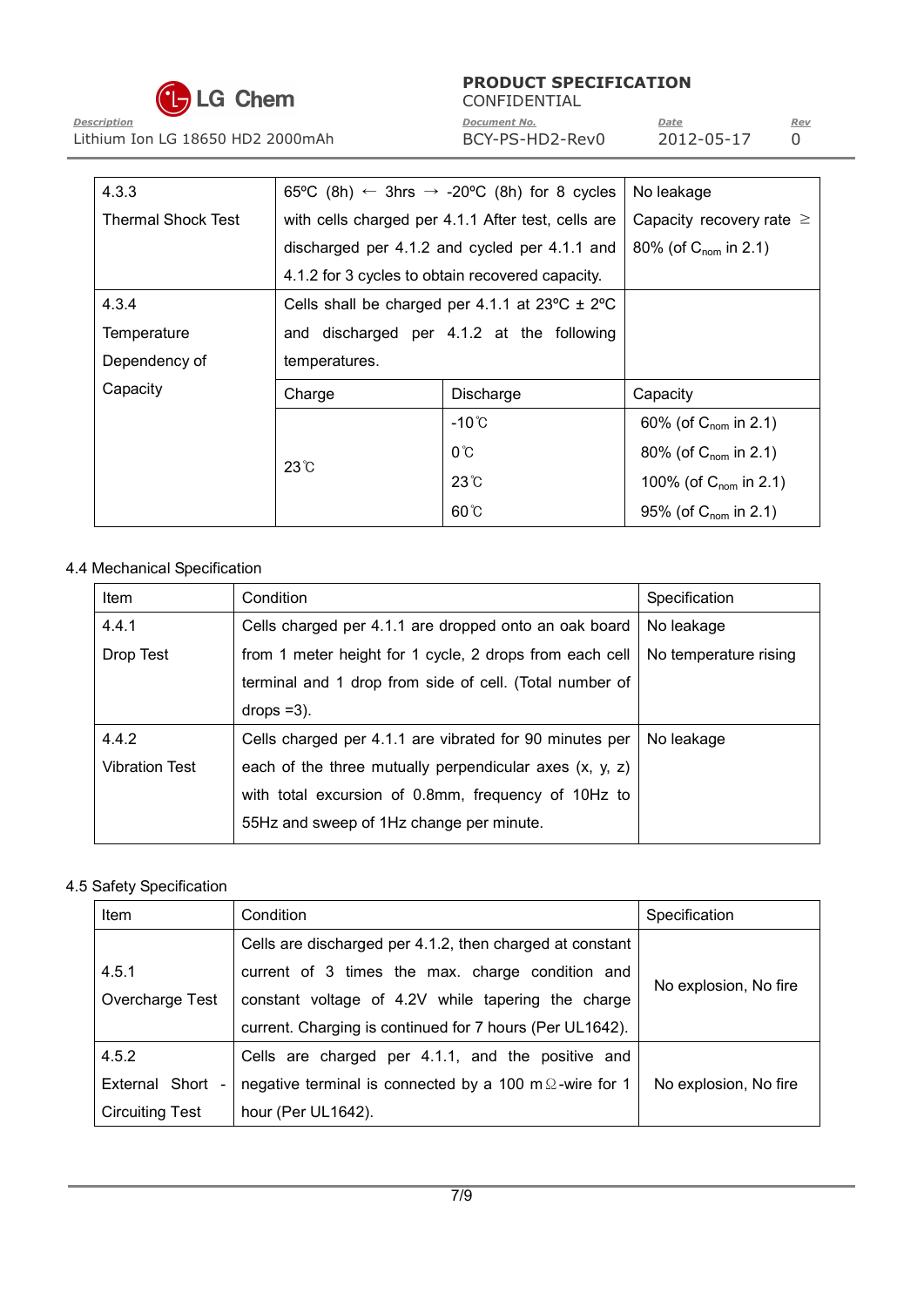

CONFIDENTIAL *Description Document No. Date Rev*

Lithium Ion LG 18650 HD2 2000mAh BCY-PS-HD2-Rev0 2012-05-17 0

| 4, 5.3<br>Overdischarge<br>Test | Cells are discharged at constant current of 0.2C to<br>250% of the minimum capacity.                                                                                                                 | No explosion, No fire |
|---------------------------------|------------------------------------------------------------------------------------------------------------------------------------------------------------------------------------------------------|-----------------------|
| 4.5.4<br><b>Heating Test</b>    | Cells are charged per 4.1.1 and heated in a circulating<br>air oven at a rate of 5°C per minute to 130°C. At 130°C,<br>oven is to remain for 10 minutes before test is<br>discontinued (Per UL1642). | No explosion, No fire |
| 4.5.5<br><b>Impact Test</b>     | Cells charged per 4.1.1 are impacted with their<br>longitudinal axis parallel to the flat surface and<br>perpendicular to the longitudinal axis of the 15.8mm<br>diameter bar (Per UL1642).          | No explosion, No fire |
| 4.5.7<br><b>Crush Test</b>      | Cells charged per 4.1.1 are crushed with<br>their<br>longitudinal axis parallel to the flat surface of the<br>crushing apparatus (Per UL1642).                                                       | No explosion, No fire |

### **5. Caution and Prohibition in Handling**

Warning for using the lithium ion rechargeable battery. Mishandling of the battery may cause heat, fire and deterioration in performance. Be sure to observe the following.

# **Caution**

- When using the application equipped with the battery, refer to the user's manual before usage.
- Please read the specific charger manual before charging.
- When the cell is not charged after long exposure to the charger, discontinue charging.
- Battery must be charged at operating temperature range  $0 \sim 50^{\circ}$ C.
- Battery must be discharged at operating temperature(cell surface temperature) range -20 ~ 75  $\degree$ C.
- Please check the positive(+) and negative(-) direction before packing.
- When a lead plate or wire is connected to the cell for packing, check out insulation not to short-circuit.
- Battery must be stored separately.
- Battery must be stored in a dry area with low temperature for long-term storage.
- Do not place the battery in direct sunlight or heat.
- Do not use the battery in high static energy environment where the protection device can be damaged.
- When rust or smell is detected on first use, please return the product to the seller immediately.
- The battery must be away from children or pets
- When cell life span shortens after long usage, please exchange to new cells.